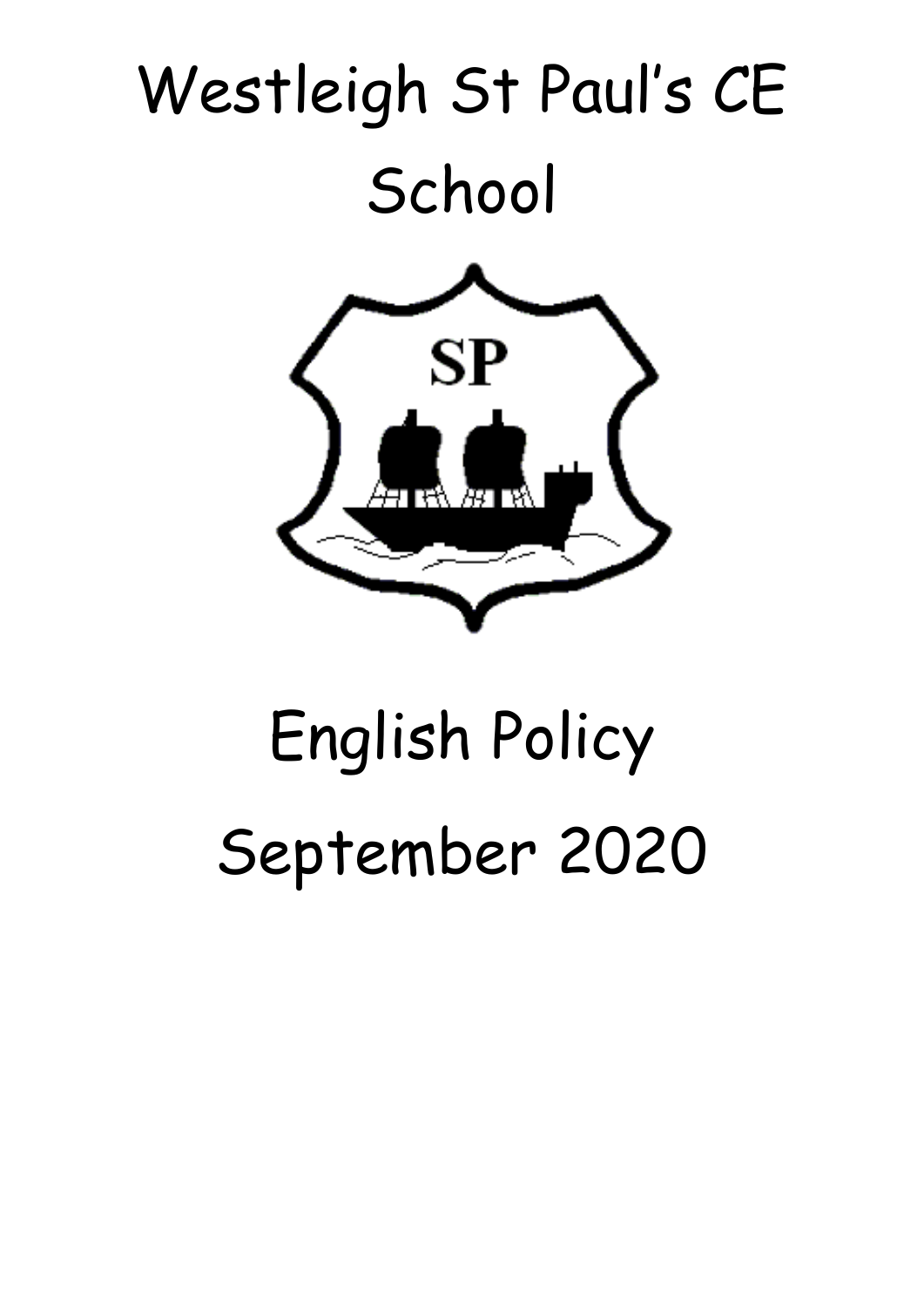## **AIMS:**

At Westleigh St Paul's CE School we believe that language and English is fundamental to the overall development of the child and their access to all aspects of the wider curriculum. We, as practitioners, aim to deliver quality teaching of basic and higher order reading, writing, listening and understanding skills, enabling children to become confident and successful in their English. We want quality teaching and learning to take place. By the time pupils leave in Year 6 we want them to be able to:

- Read and write with confidence, understanding and fluency.
- Understand the sound and spelling system and use this to accurately read and spell.
- Be able to orchestrate a full range of reading strategies (phonic, graphic, syntactic and contextual) to monitor their reading and self-correct when necessary.
- Use grammar and punctuation accurately.
- Have legible and consistent handwriting.
- Have an interest in words and their meaning and add to a growing vocabulary.
- To know, understand and be able to write in a range of genres: narrative, non-narrative and poetry.
- Have an interest in learning new words and their meanings and rapidly develop a growing vocabulary that can becomes evident in their writing.
- Have an interest in books and different genres of writing, read for enjoyment and evaluate and explain their preferences.
- Through reading and writing, develop their imagination, invention and critical awareness.

# **STATUTORY REQUIREMENTS**

We believe that communication and language with opportunities to explore reading and writing underpins children's future learning. The practice in Foundation Stage will follow the DfE curriculum guidance and will work towards the early Learning Goals aiming to meet the statement of the goals by the end of reception.

# **In reception class the daily routine will include planned and spontaneous activities that include:**

- A wealth of opportunities to experience and develop speaking and listening.
- Experiences that develop gross and fine motor skills through play and mark making / handwriting activities.
- Sharing and enjoying a range of rhymes, songs, stories and books.
- Immersion in a print-rich environment with constant opportunities for oral language and written communication.
- Speaking and listening in a variety of contexts and group sizes and represent ideas in their activities.
- A dedicated phonics area with planned current and differentiated phonics activities.
- Focus activities that teach children early communication language and English skills.
- Role play and small world activities to encourage communication and collaborative learning.
- Differentiated small reading groups.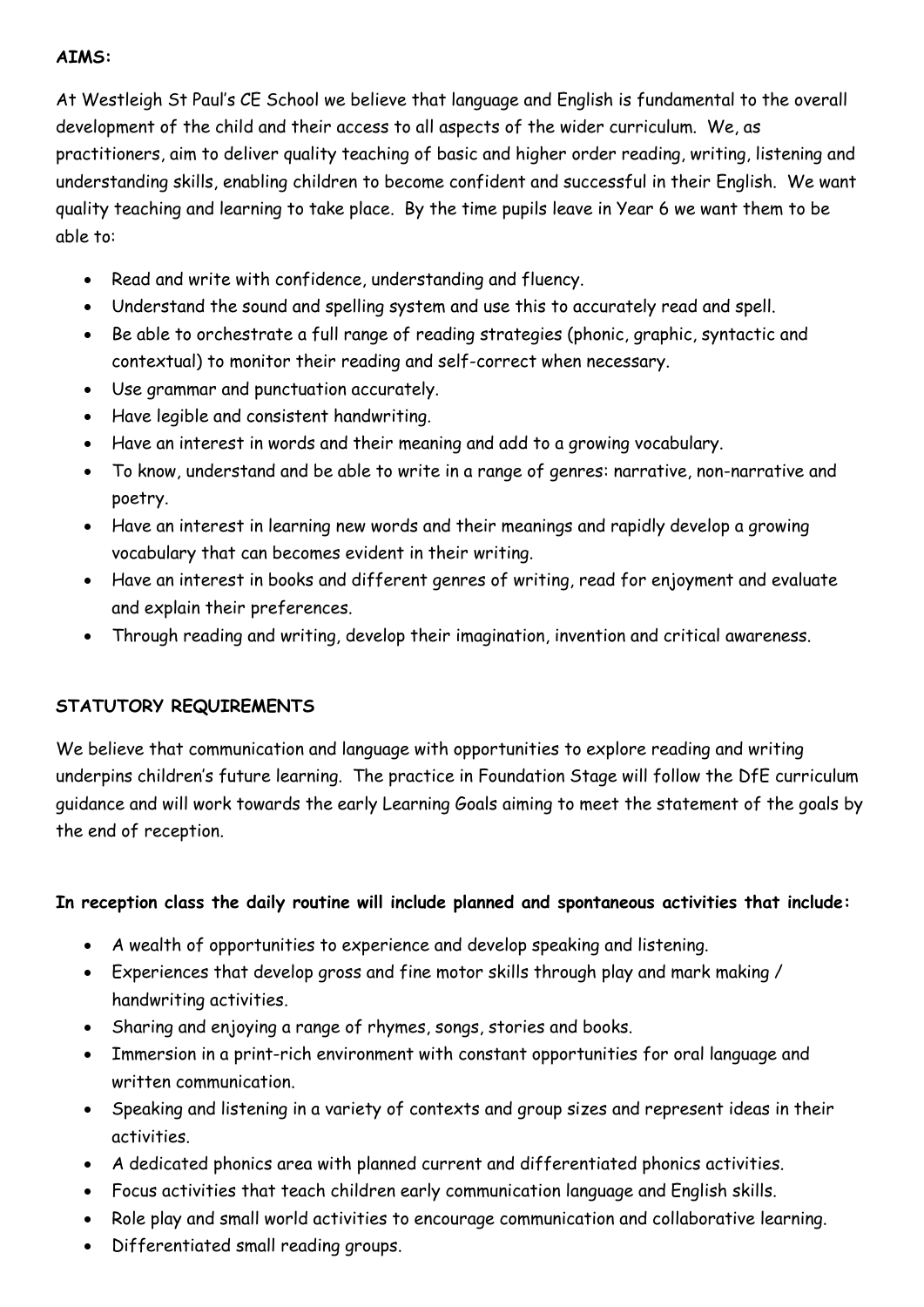- Big book activities with a shared reading and writing focus each week.
- Floor book activities to encourage and empower the children to be able to improve their cognitive thinking, questioning and oral debate skills and raise standards in writing. (Spring & Summer term)

At the end of the Foundation stage, there will be opportunities for a smooth transition into Year 1. The children will spend time with their new teacher and in their new classroom. Parents/ carers will have opportunities to discuss transition issues so they feel reassured and confident of a smooth transition for their children.

**KS1** – At the start of the Autumn term all teachers will hold an informal 'Meet the Teacher' session where parents / carers will be invited in so that they can see their child's new learning environment and address and ask any questions they have.

## **The teaching of English in KS1 will include:**

- Explicitly taught and planned sessions following the guidance and objectives of the New English Framework.
- Planned speaking and listening activities, e.g. role-play, talk partners, drama and hot seating in order to prepare pupils for the writing process.
- Word level work with explicit teaching of phonics using 'Letters and Sounds'.
- Sentence level work led by quality texts to develop grammatical awareness and punctuation skills.
- Text level work using a range of genres to develop comprehension and composition skills and the understanding of print.
- Letter formation and handwriting taught in a discrete lesson following the ISHA (Achieving Excellence in Handwriting) scheme.
- Immersion in a print rich environment that promotes a reading culture and develops children's oral and written communication.

## **Provision for children to consolidate learning.**

- Role play area (Reception & Year 1)
- Small world activities (all)
- Reading corner (all)
- Writing area (Reception & Year 1)
- Phonics station (Reception & Year 1)
- Whole school library (timetabled for each class)

# **KS2**

**At Key Stage Two,** children should learn to change the way they speak and write to suit different situations, purposes and audiences. They should have access to, and read a range of texts and respond to different layers of meaning in them. They should explore the use of language in texts and learn how the structure of language works.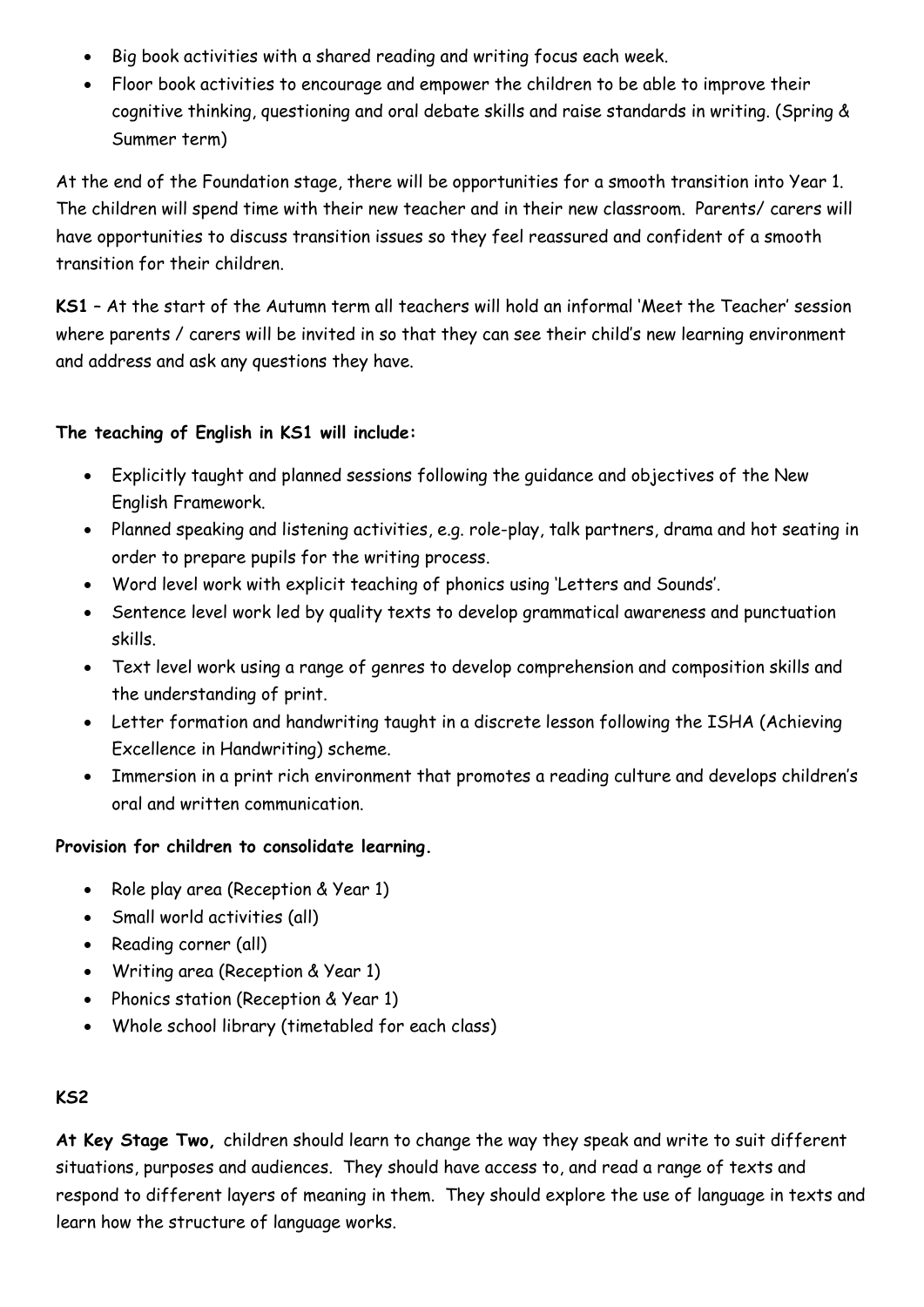## **The teaching of English in KS2 will include:**

- Explicitly taught and planned sessions following the guidance and objectives of the New English framework.
- Sentence level work led by quality texts to develop grammatical awareness and punctuation skills. 'Support for Spelling' and 'Letters and Sounds' and 'Grammar for Writing' to be used when required.
- Pupils will learn to spell the words from the appendices in the National Curriculum as well as supplementary spellings applicable to that year group.
- Text level work involving reading a range of genres to develop comprehension skills and scaffold writing.
- A range of text types, including cross curricular writing, modelled to promote sustained composition.
- Handwriting and presentation skills to be taught using the ISHA materials and resources. All classes should aim for at least 10 minutes per day for discrete handwriting teaching and practice.
- Immersion in a print-rich environment that promotes a reading culture and develops speaking and listening skills.
- Access to and use of school library with planned visits to Leigh Library for some classes.

## **Other provision to consolidate learning.**

Each class will have:

- A reading corner / area.
- Use of iPads and laptops.
- Timetabled school library time.

## **PHONICS**

Discrete synthetic phonics is taught in Foundation and KS1 and where necessary in KS2. The phonics lesson takes place every day. (11.30 – 12.00). School follows the 'Letters and Sounds' scheme of work and after completion of Phase 5 will move onto Support for Spelling. Letters and Sounds is a powerful teaching tool which ensures that young children will be well-placed to read and spell words with fluency and confidence by the time they reach the end of KS1. Phonics is taught daily and is aimed to be fun and well-paced. Foundation children are assessed on entry and the teaching of Letters and Sounds begins almost immediately. Children in KS1 and Year 3 are streamed according to ability and these groups (usually 8 groups) are assessed at the end of every half term (although children may move from group to group during a half term as a result of formative teacher assessment) Children in Year 4 and above who are still not working at the required level are given extra support using whichever phonics scheme their class teacher/SENDCo thinks is best suited. The children's guided reading books and home readers are compatible with the sounds they are learning.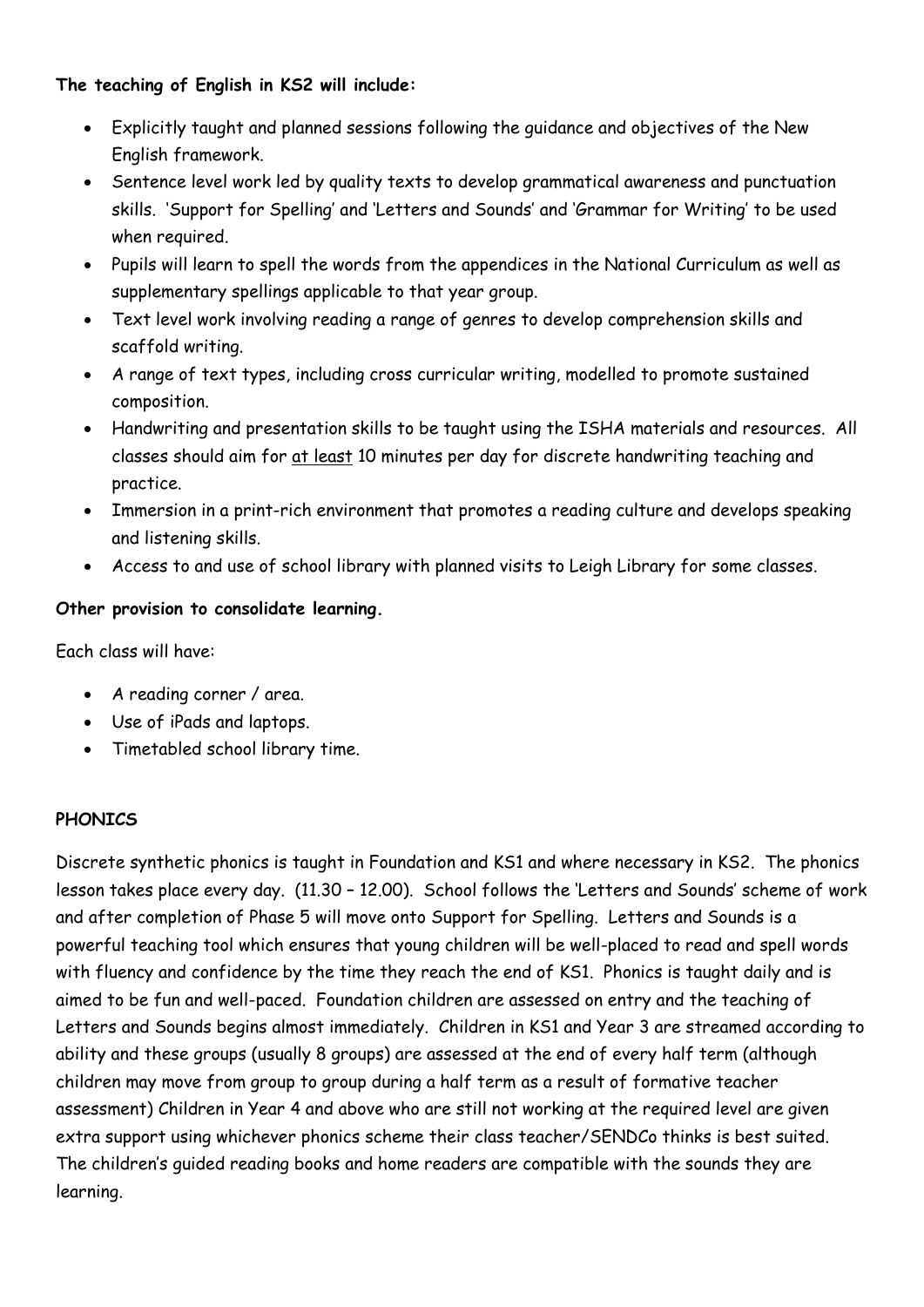In the Autumn term the Reception, Year 1 teacher and English Lead will provide parent workshops to explain how the children will be learning to read and write using 'Letters and Sounds'. There is a modelled lesson showing each Phase and parents are encouraged to join in as much as possible. The workshop ends with a Q&A session. The Year 1 teacher will also hold a meeting prior to the Year 1 Screening test (June) to explain what this is and answer any questions.

## **SENTENCE LEVEL WORK**

This includes grammatical awareness, sentence construction, punctuation and the higher skills of grammar. This is taught directly through quality texts, modelled examples and investigation. Sentence level work is taught; through the main English session, guided read and write sessions and the wider curriculum.

# **SPEAKING AND LISTENING**

We believe that speaking and listening is fundamental to the children's development and that confidence in this area is essential in all areas of English. The four strands to speaking and listening are:

- 1. Speaking
- 2. Listening and responding
- 3. Group discussion and interaction
- 4. Drama

These oral skills are directly taught, modelled and encouraged in whole class and small group settings. Opportunities across the whole curriculum are planned for and developed. Children play an active part in presentation, topic talks, group discussions, debates and drama activities.

## **READING**

Reading is a skill essential for life and at St Paul's we want our children to leave school with a love of reading. We strongly believe that teaching pupils to read is not sufficient to enable children to become enthusiastic and lifelong readers. Along with teaching children the skills to decode texts we also strive to encourage them to foster a love of books and reading.

High priority is given to reading in Foundation and KS1. Children are placed in ability groups and each group is given the opportunity to read with the teacher/teaching assistant at least twice a week. This method of guided reading ensures children are taught a range of reading skills which they practice at school and home. Children are able to take home at least one (usually two) reading book to read to their parent/ carer every week. Parents are encouraged to sign and make a comment in their child's diary on how their child read.

The programmes of study for reading at KS1 and KS2 consists of two strands:

- Word reading
- Comprehension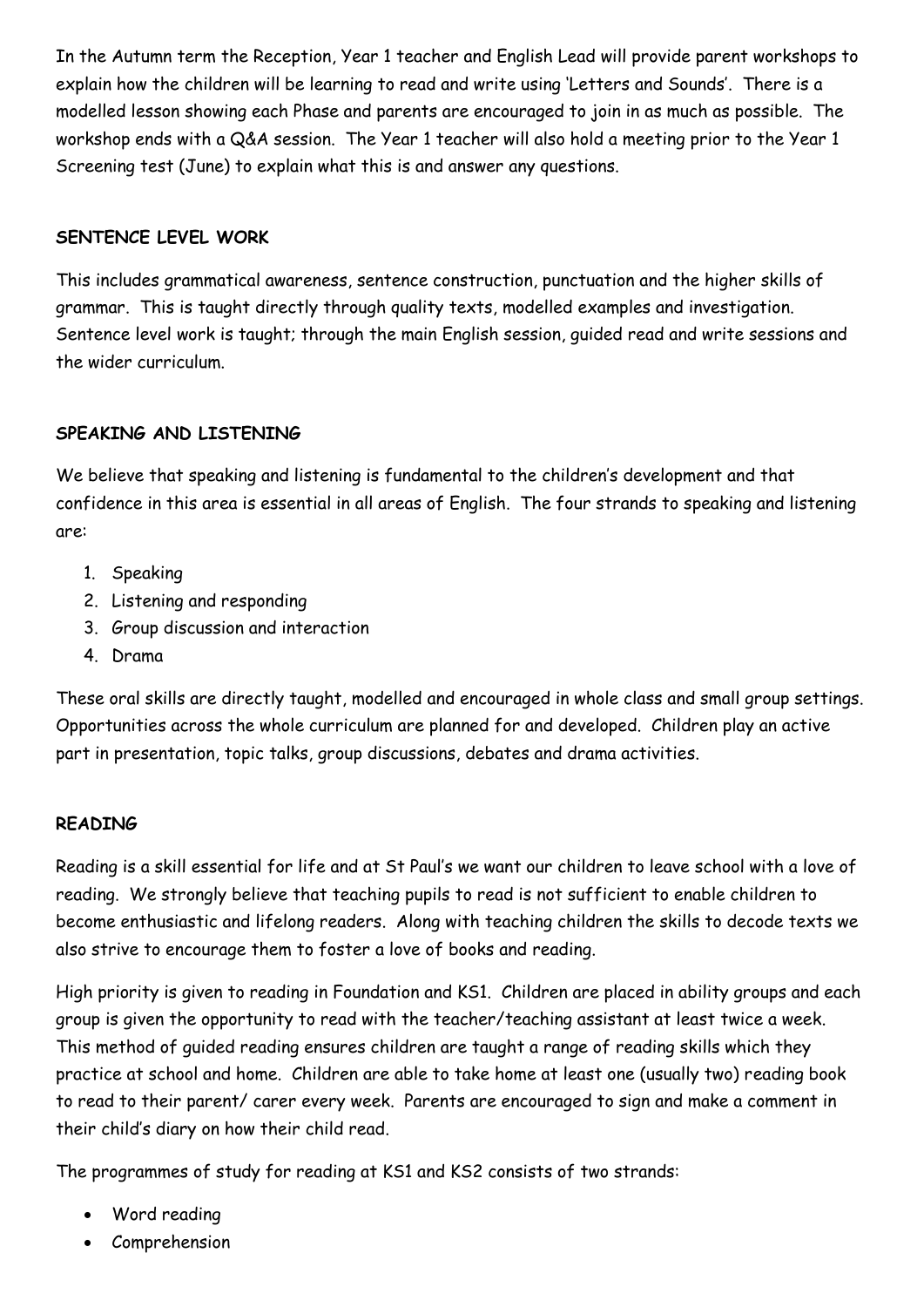Reading is taught is various ways:

- 1. Whole class reading that develops listening skills, a love of story and reading for pleasure. Teacher led reading with children listening and responding to questions, predication and vocabulary choices as appropriate to the levels of the children
- 2. Shared reading that immerses children in the pattern of story and features of text types. This happened in English lessons when introducing text and prior to writing. The teacher models as an expert reader and draws out the key elements of the content.
- 3. Guided reading is taught in every class. All children are given the opportunity to read a variety of levelled fiction, non-fiction and poetry books in a small group. They are encouraged to ask and answer questions to aid comprehension. For comprehension, we use school 'reading **VIPERS'** which is an anagram to aid the recall of the 6 reading domains as part of the UK's reading curriculum. They are the key areas which we feel children need to know and understand in order to improve their comprehension of texts.
- 4. Other teacher-led comprehension sessions, focussing on the high quality texts, or other stimulus (such as newspaper articles, film clips, song lyrics or music) are used to assess the understanding of comprehension, language, inference and meaning of a book or text using the content domains for each key stage.
- 5. 1:1 reading with the teacher / TA / Reading Buddy / Other adult
- 6. Independent reading in school and at home. Books are sent home with a diary or reading record for communication with parents / carers. In Foundation Stage and KS1 (Year 3 when necessary) children take home two books per week (primarily Oxford Reading Tree, Oxford Project X or Dandelion Readers). The books used are compatible with the children's phonic ability and therefore children are moved through the stages as they are able to read the key words. Children are assessed by the class teacher ever half term to check that home reading books are suitable for each child.

In school sets of guided reading books are banded and stored together in each key stage. Progress records are completed against the assessment focus and each group reads with an adult at least twice weekly.

Free readers are categorised into genres or authors and these are available to children at teacher's discretion.

# **THE READING ENVIRONMENT & READING INCENTIVES**

A positive reading environment in school encourages children to interact with displays, to follow instructions and signs, promoting functional language. Within classrooms and communal areas the reading area are attractive and welcoming and books easily accessible. Books are also displayed and promoted around all classrooms and the whole learning environment of the school. Books and audio cd's, along with story props and puppets enhance the reading environment and process.

The school library provides reference and reading materials for children and teachers. Each class from Reception to Year 6 have timetabled visits to the school library and children are able to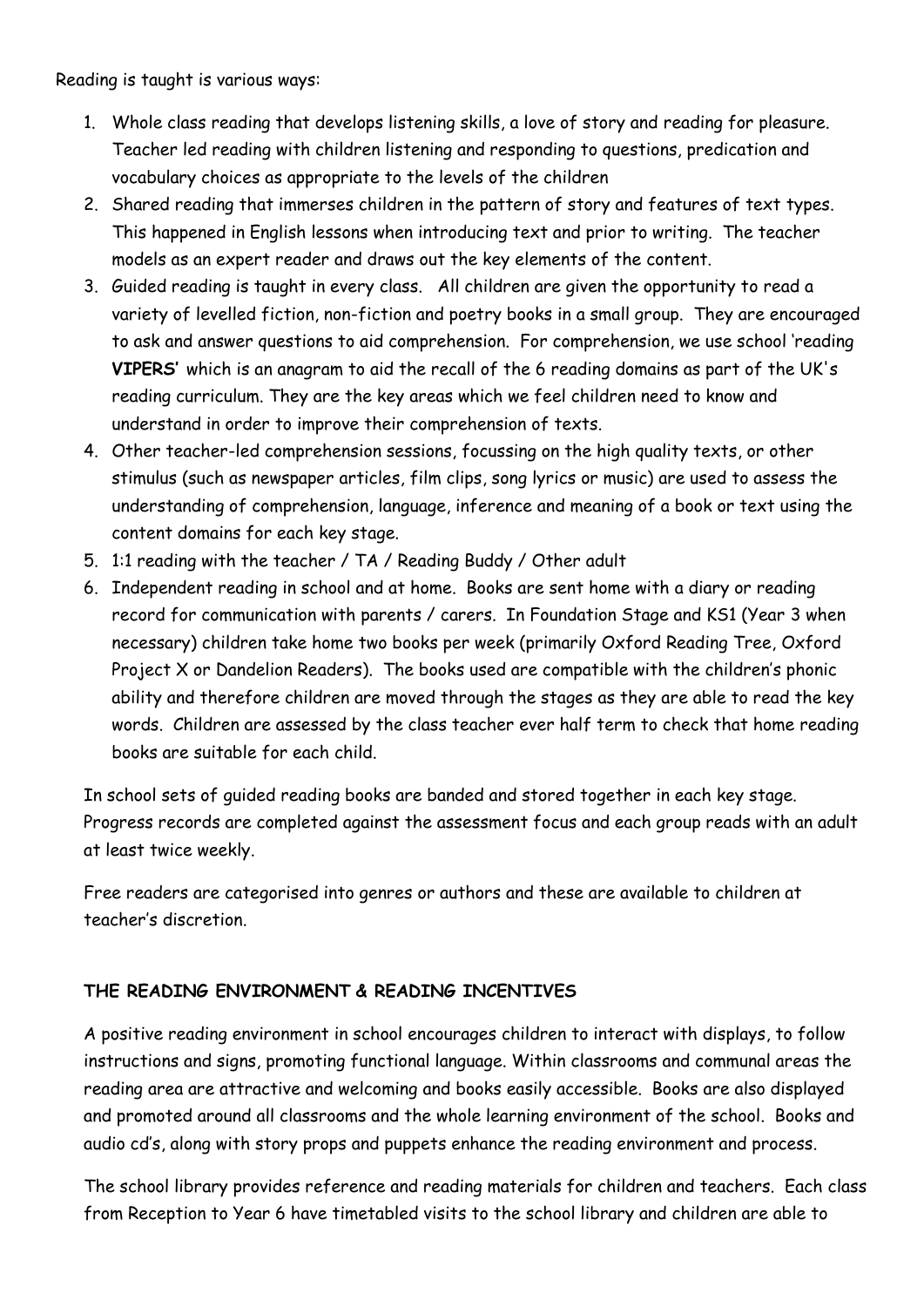spend time choosing and reading a book and taking one home to share with parents / carers. Teachers should give the children time to explore and discuss the books they have chosen.

School runs a 'Reading Champions' programme. Every 4-6 weeks a reading champion is chosen from each class. This is a child who is demonstrating a love and enthusiasm for reading, wither in school or at home. Teachers buy a new book chosen specifically for that child. The book is wrapped and presented in a special assembly. The child takes the book home to read and is then given the opportunity to feedback at a 'Champions Meeting' and to decide whether to buy more copies of each book for the school library or class reading corners.

#### **HANDWRITING**

Handwriting and letter formation is explicitly taught throughout school. In Foundation Stage (and Year 1 when necessary) children are taught to write their names through tracing, copying and writing from memory. Support is given to those with poor pencil grip through triangular pencils and pencil grips. School uses the ISHA scheme (Achieving Excellence in Handwriting). This programme of daily handwriting lessons is delivered discretely and systematically (minimum 10 mins per day). School promotes the necessity of good tools and correct body posture to enable children to achieve good presentation. The handwriting style is based on a simple semi-cursive style with a joining lift but no 'loops' or 'lead ins'.

#### **THE USE OF ICT**

Information and Communication technology is used to enhance the learning experience and support effective teaching. All classes have an interactive whiteboard or iBoardTouch and computer. Both key stages have access to laptops and iPads which are timetabled for each class. Reception and Year 1 have 3 laptops in each class which are used to support English in continuous provision (Phonics Play and ICT Games phonics). There is a range of writing and teaching programs on all computers to support he teaching and acquisition of English skills and for presentation of work. A whiteboard is used for teacher modelling of writing for handwriting and Shared Writing sessions.

#### **ASSESSMENT AND TARGET SETTING**

Throughout the year children are continually assessed using the National Curriculum objectives for both reading and writing. In Years 2 and 6 National Standards are used to assess and measure progress and attainment. Teachers Target Tracker to track and measure progress. These formative and summative assessments are then used to support teachers' assessments at the end of each term. Each half term, individual targets are set and discussed with the children so that they are clear how they can make progress over the next half term. Progress and levels in reading are recorded during guided reading sessions and VIPERS sessions against the relevant assessment focus.

All assessments are used to inform planning and to target teaching to the needs of individual children as well as to track progress. The English coordinator reviews assessment data every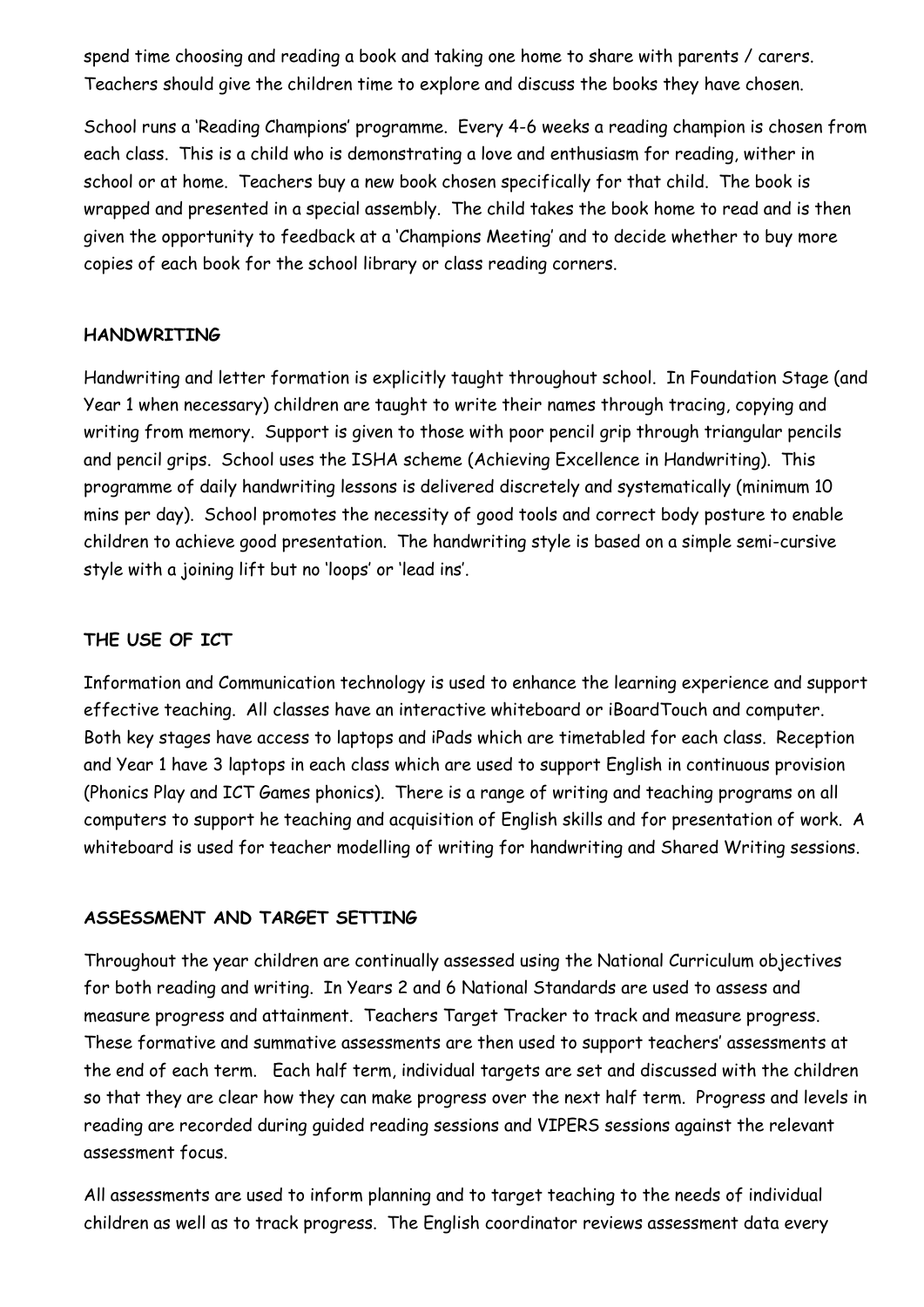term and liaises with teachers, SEND coordinator and SLT regarding any issues, as part of the monitoring and evaluation of English throughout school.

# **INCLUSION**

English forms part of the school curriculum policy to provide a broad and balanced education to all children. Through our English teaching we provide learning opportunities that enable all pupils to make good progress. We strive to meet the needs of those pupils with special educational needs, those with disabilities, those with special gifts and talents, and those learning English as an additional language.

After consultation with SENDCO, (Mrs D Hill) interventions for English take place throughout. Individual Education Plans (IEP's) for children with special educational needs are drawn up with specific targets relating to reading, writing, phonics or CLLD.

Class teachers support pupils within the classroom by using:

- texts that children can more easily read and understand
- visual and written materials in different formats
- ICT, other technological; aids and tapes materials
- alternative communication, such as signs and symbols
- writing frames
- word banks, word mats
- alphabet arcs

We use the Targeted Education Support Service (TESS) to support us with English assessments and targets.

## **INTERVENTION PROGRAMMES**

The school uses several intervention programmes to help progress in English, including: Time to talk, talking partners, Fischer Family Trust, Precision Teaching, Writeaway, Story Sparkers, On the Right Track, Sentence to Narrative, SRB4, Write about the Picture, Reading for Meaning and Sounds Write.

## **EQUAL OPPORTUNITIES**

All children are provided with equal access to the English curriculum. We aim to provide suitable learning opportunities regardless of gender, ethnicity or home background. The Ethnic Minority Achievement service (EMAS) are called upon to carry out assessments, set targets and offer support for children with English as their second language.

## **ROLE OF SUBJECT LEADER(S)**

- 1. To ensure a scheme of work is maintained and implemented for age groups and to co-ordinate this within the school.
- 2. To develop continuity in English throughout the school.